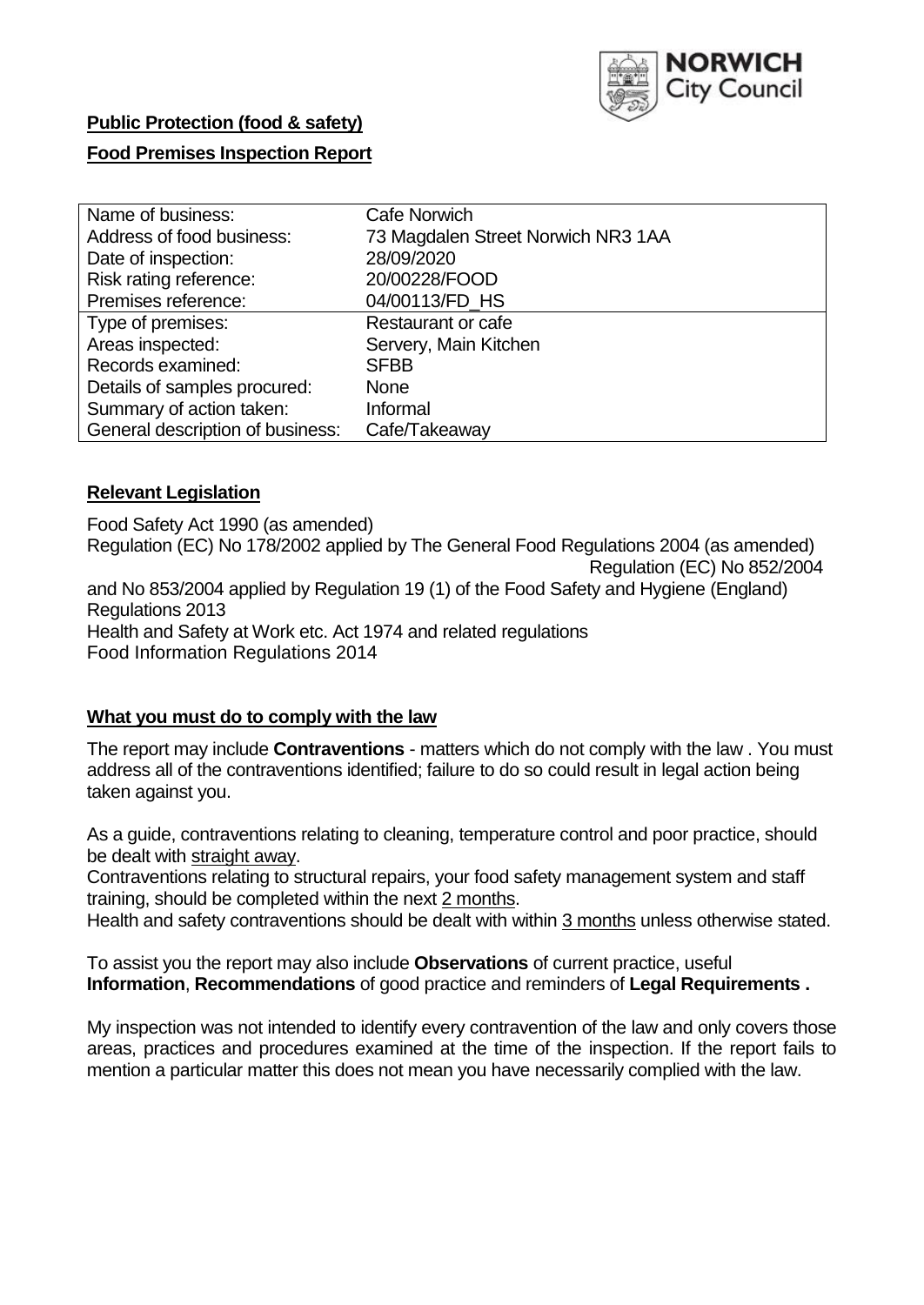# **FOOD SAFETY**

## **How we calculate your Food Hygiene Rating:**

 The food safety section has been divided into the three areas which you are scored against for the hygiene rating: 1. food hygiene and safety procedures, 2. structural requirements and 3. confidence in management/control procedures. Each section begins with a summary of what was observed and the score you have been given. Details of how these scores combine to produce your overall food hygiene rating are shown in the table.

| <b>Compliance Area</b>                     |          |                |          | <b>You Score</b> |                |    |           |                 |      |  |  |
|--------------------------------------------|----------|----------------|----------|------------------|----------------|----|-----------|-----------------|------|--|--|
| Food Hygiene and Safety                    |          |                |          | $\Omega$         | 5              | 10 | 15        | 20              | 25   |  |  |
| <b>Structure and Cleaning</b>              |          |                | $\Omega$ | 5                | 10             | 15 | 20        | 25              |      |  |  |
| Confidence in management & control systems |          |                | $\Omega$ | 5                | 10             | 15 | 20        | 30 <sup>°</sup> |      |  |  |
|                                            |          |                |          |                  |                |    |           |                 |      |  |  |
| <b>Your Total score</b>                    | $0 - 15$ | 20             |          | $25 - 30$        | $35 - 40$      |    | $45 - 50$ |                 | > 50 |  |  |
| <b>Your Worst score</b>                    | 5        | 10             |          | 10               | 15             |    | 20        |                 |      |  |  |
|                                            |          |                |          |                  |                |    |           |                 |      |  |  |
| <b>Your Rating is</b>                      | 5.       | $\overline{4}$ |          | 3                | $\overline{2}$ |    |           |                 | O    |  |  |

Your Food Hygiene Rating is 3 - a generally satisfactory standard

# **1. Food Hygiene and Safety**

 generally you have satisfactory food handling practices and procedures and adequate Food hygiene standards are generally satisfactory and maintained. There is evidence of some non-compliance with legal requirements. Some lapses are evident however control measures to prevent cross-contamination are in place. The contraventions require your attention; although not critical to food safety they may become so if not addressed. **(Score 10)** 

000300

## Contamination risks

 **Contravention** The following exposed food to the general risk of cross-contamination with bacteria or allergens or its physical contamination with dirt, foreign objects or chemicals:

uncovered prepared foods were being stored in the fridges

 be protected from any contamination likely to render it unfit for human consumption, **Legal requirement** At all stages of production, processing and distribution, food must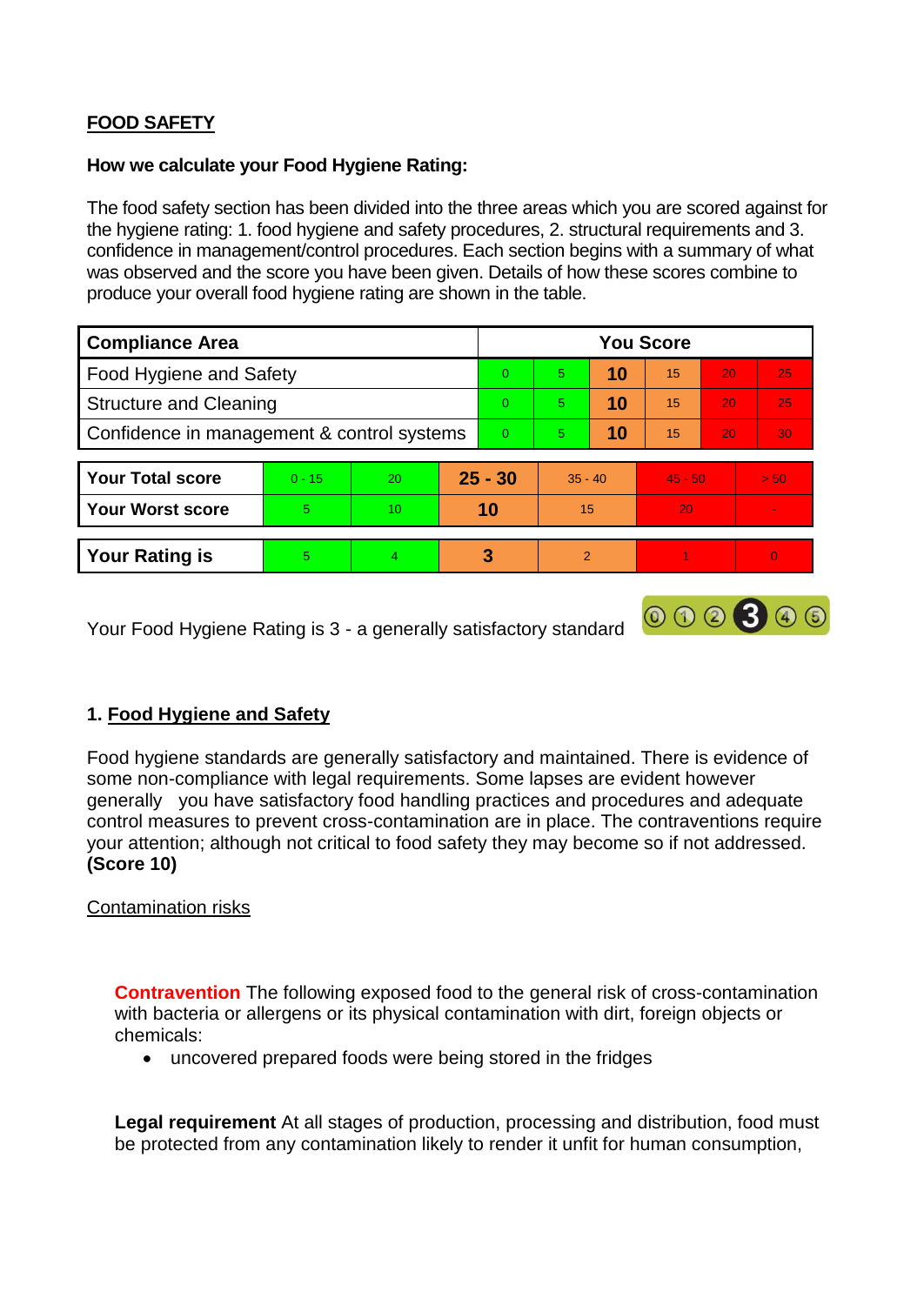injurious to health or contaminated in such a way that it would be unreasonable to expect it to be consumed in that state.

 **Contravention** You could not demonstrate effective heat disinfection of the food equipment and utensils you use for handling both raw and ready-to-eat foods.:

• the same tongs were being used for raw foods and cooked foods on the griddle

 dishwasher cycle. Separate equipment and utensils must be provided. Such equipment should be easily identifiable (e.g. colour coded) and must be stored and **Contravention** You could not demonstrate effective disinfection of equipment and utensils used for both raw and ready-to-eat foods, either by heat or an adequate washed separately.

**Information** The FSA has issued guidance on controlling *E.coli* 0157 through:

- the complete separation of raw and ready-to-eat food
- the correct use of wash-hand basins and thorough handwashing
- having dedicated equipment (including complex equipment) for raw and ready-to-eat foods
- thorough 2-stage cleaning and the correct use of sanitisers
- and by controlling the risks posed by soil contaminated vegetables. Visit: [www.food.gov.uk](http://www.food.gov.uk/) for more information

#### Hand-washing

**Contravention** The following indicated that hand-washing was not suitably managed:

- no hygienic towel to the wash hand basin in the WC
- staff were not seen washing their hands

**Information** Handwashing is required:

- before handling ready-to-eat food
- after touching raw food and its packaging, including unwashed fruit and vegetables
- after a break/smoking
- after going to the toilet
- after cleaning
- after removing waste
- after blowing your nose

#### Personal Hygiene

 made difficult for food handlers to maintain sufficiently high standards of personal **Contravention** The following are examples of poor personal hygiene or where it was cleanliness:

• no protective clothing was being worn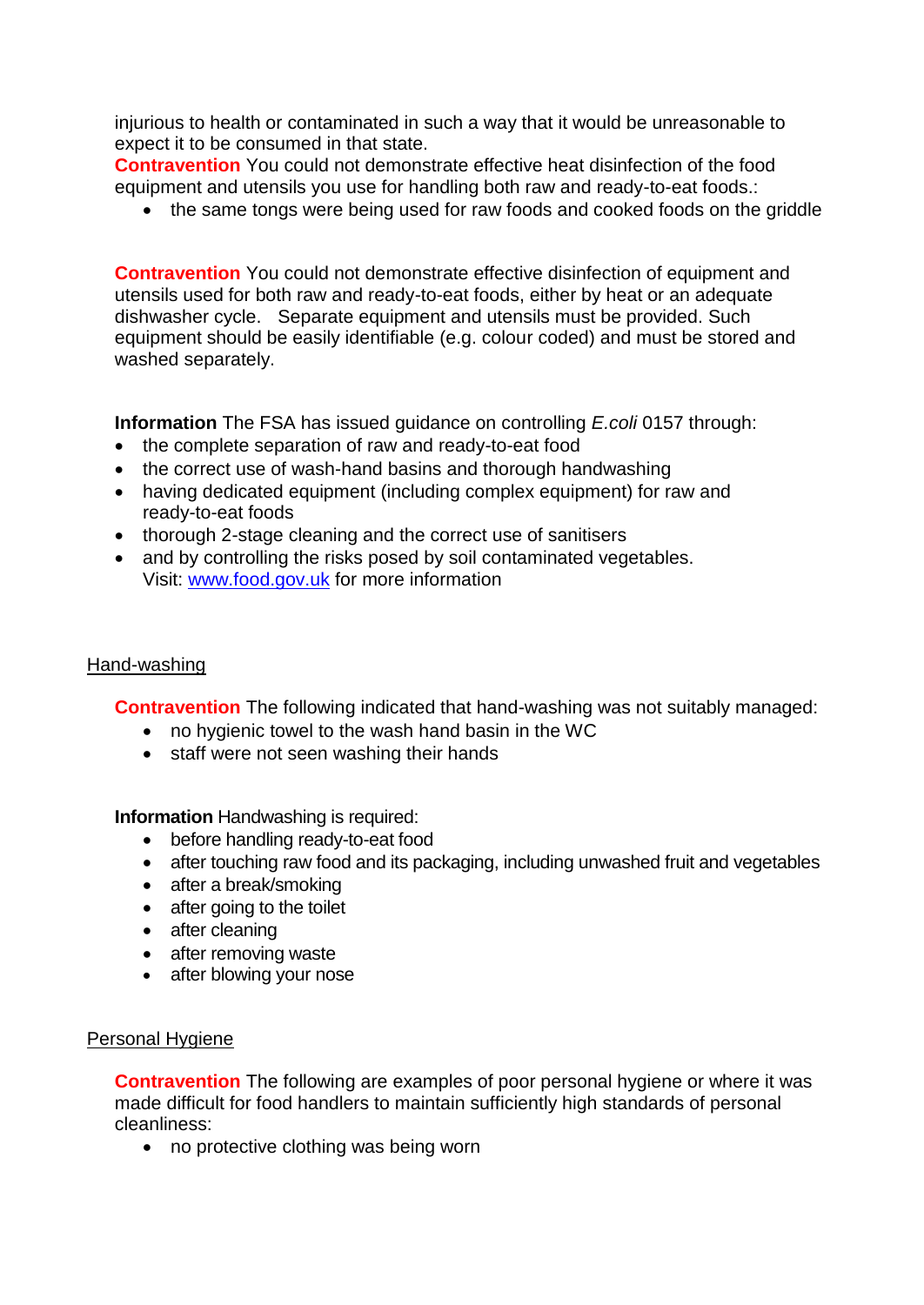**Legal requirement** All persons in food handling areas must wear suitable, clean, and where appropriate protective clothing

## Temperature Control

 survival by applying appropriate temperature controls at points critical to food safety **Observation** I was pleased to see you were able to limit bacterial growth and/or and that you were monitoring temperatures.

# Unfit food

**Contravention** The following food was of a reduced quality and if sold may not be of the standard demanded by the consumer:

• prepared foods were being stored for 5 days

# Poor Practices

 **Contravention** The following matters represented poor practice and if allowed to continue may cause food to become contaminated or lead to its deterioration:

Food in the fridges was not dated with date of preparation

 need to be used by or discarded, to ensure the food is fit for consumption. I recommend you apply labels which give a date that is 2 days after the day of production e.g. if food **Recommendation** You should have a system to identify when open or prepared foods is opened on Monday it should be used by the end of Wednesday (an exception is rice which should not be kept longer than 24 hours)

# **2. Structure and Cleaning**

 The structure facilities and standard of cleaning and maintenance are of a generally adequate. The contraventions require your attention; although not critical to food safety satisfactory standard but there are some repairs and/or improvements which are required in order for you to comply with the law. Pest control and waste disposal provisions are they may become so if not addressed. **(Score 10)** 

## Cleaning of Structure

**Contravention** The following items were dirty and require more frequent and thorough cleaning:

• flooring underneath equipment

# Cleaning of Equipment and Food Contact Surfaces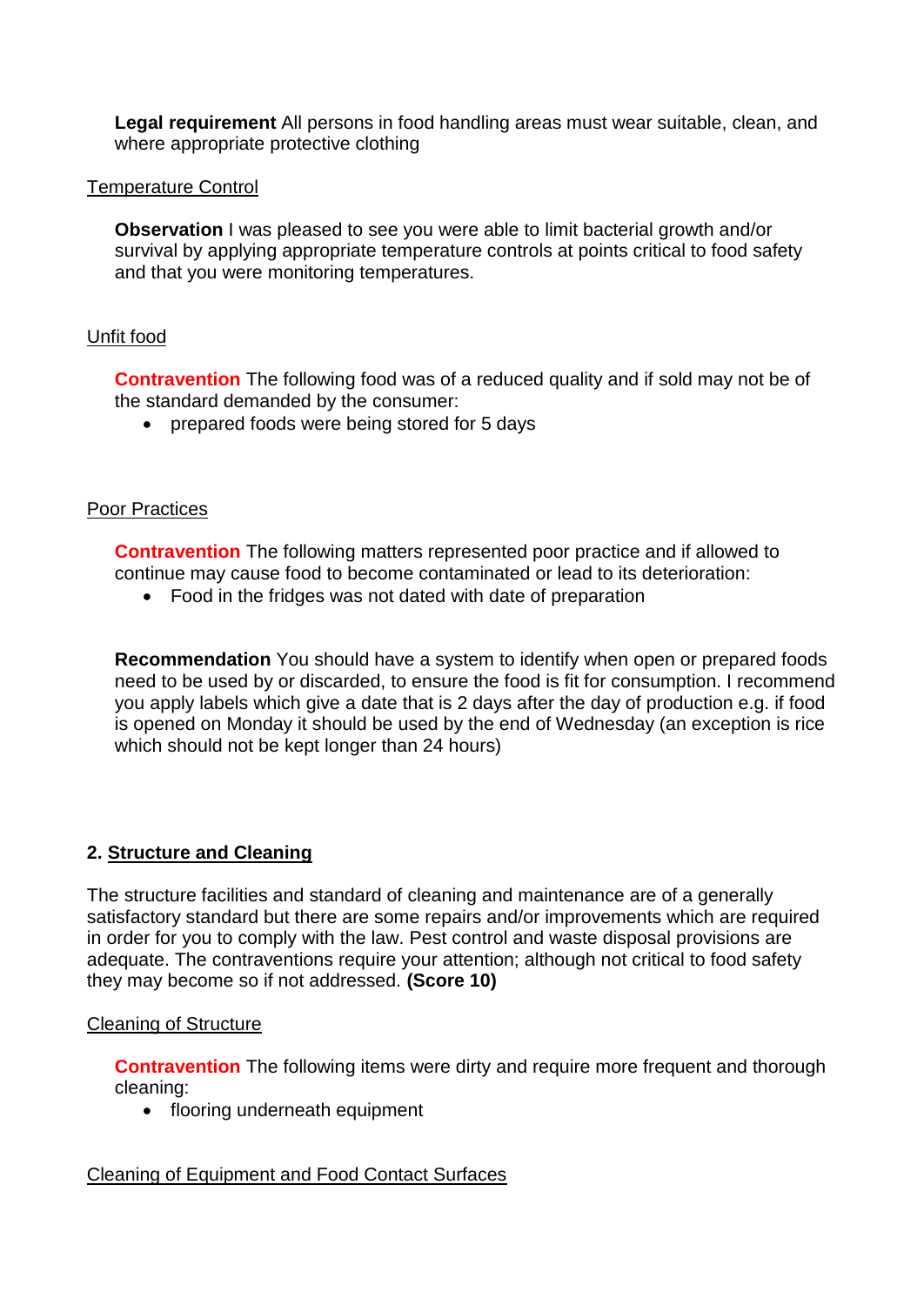**Contravention** The following items are dirty and must be cleaned:

- interior to fridges and freezers
- interior to microwave

#### **Maintenance**

**Contravention** The following had not been suitably maintained and must be repaired or replaced:

• filter missing to the extraction canopy

#### Facilities and Structural provision

 **Recommendation** A plastic diffuser cover is recommended on all fluorescent strip lighting. These can be removed for cleaning and will help contain glass fragments in the event of a breakage

**Observation** I was pleased to see that adequate facilities had been provided.

#### Pest Control

 poisoning bacteria and can contaminate food and food surfaces that they land on. The rear door had been left open and provided easy access for these pests. The door must either be kept closed and an alternative means of ventilation provided, or must be fitted **Legal requirement** evidence of flies were seen in the kitchen. These pests carry food with insect-proof screens which can easily be removed for cleaning

## **3. Confidence in Management**

There are generally satisfactory food safety controls in place although there is evidence of some non-compliance with the law. The contraventions require your attention; although not critical to food safety they may become so if not addressed. **(Score 10)** 

## Proving Your Arrangements are Working Well

**Contravention** You are not working to the following safe methods in your SFBB pack:

- you need to update your pack as you have changed some of the methods which are no longer relevant
- it states in your pack that red/blue t shirts, and black hats are worn
- it states in your pack that staff change upstairs
- it states in your pack that day dots are used on prepared foods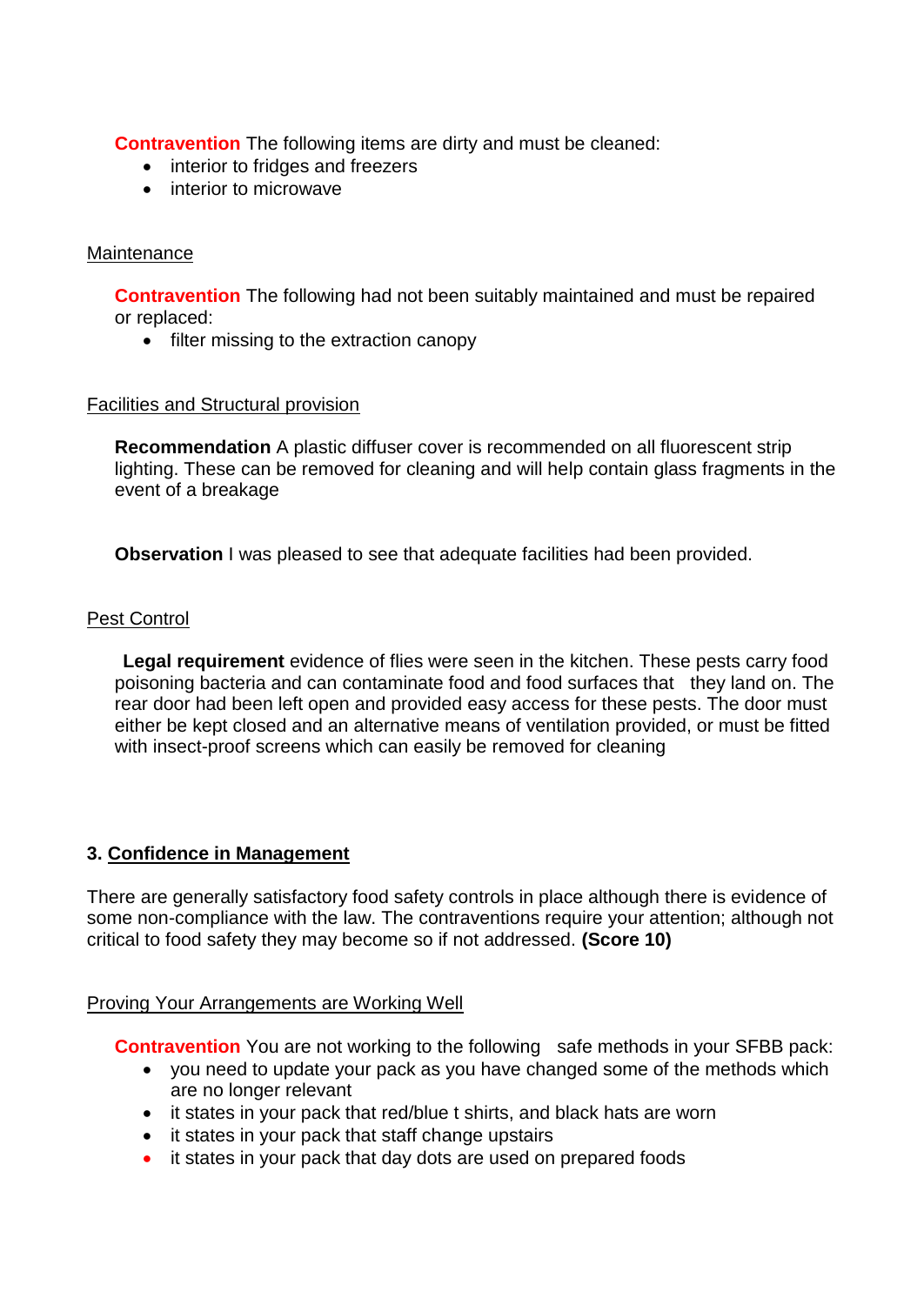pack are intended to demonstrate you are in day-to-day control of the hazards to food. **Contravention** The Management sections in your Safer food Better Business (SFBB) The following Management sections were either missing, incomplete or not up-to-date:

- cleaning schedule
- diary pages had not been filled in since 6/9

#### **Traceability**

**Observation** Your records were such that food could easily be traced back to its supplier.

#### Waste Food and other Refuse

 **Observation** You had measures in place to dispose of waste food appropriately and were employing the services of an approved waste contractor.

#### **Training**

 **Observation** I was pleased to see that food handlers had been trained to an appropriate level and evidence of their training was made available.

**Recommendation** Catering staff should refresh their food hygiene knowledge every 3 years so that they stay up to date with current legislation and good practice. Booking details for this course are on our website:<www.norwich.gov.uk>

## Infection Control / Sickness / Exclusion Policy

 **Guidance** Public Health England recommends that food handlers known or suspected to be suffering from a food-borne infection or gastro-intestinal illness stay away from work until symptom-free for 48 hours.

 **Observation** Policies were in place to prevent any infected food handler from contaminating food.

#### Allergens

**Contravention** You are failing to manage allergens properly:

- You are not informing customers about the risks of cross contamination with allergens
- You do not have a system to reliably identify allergens in the foods that you prepare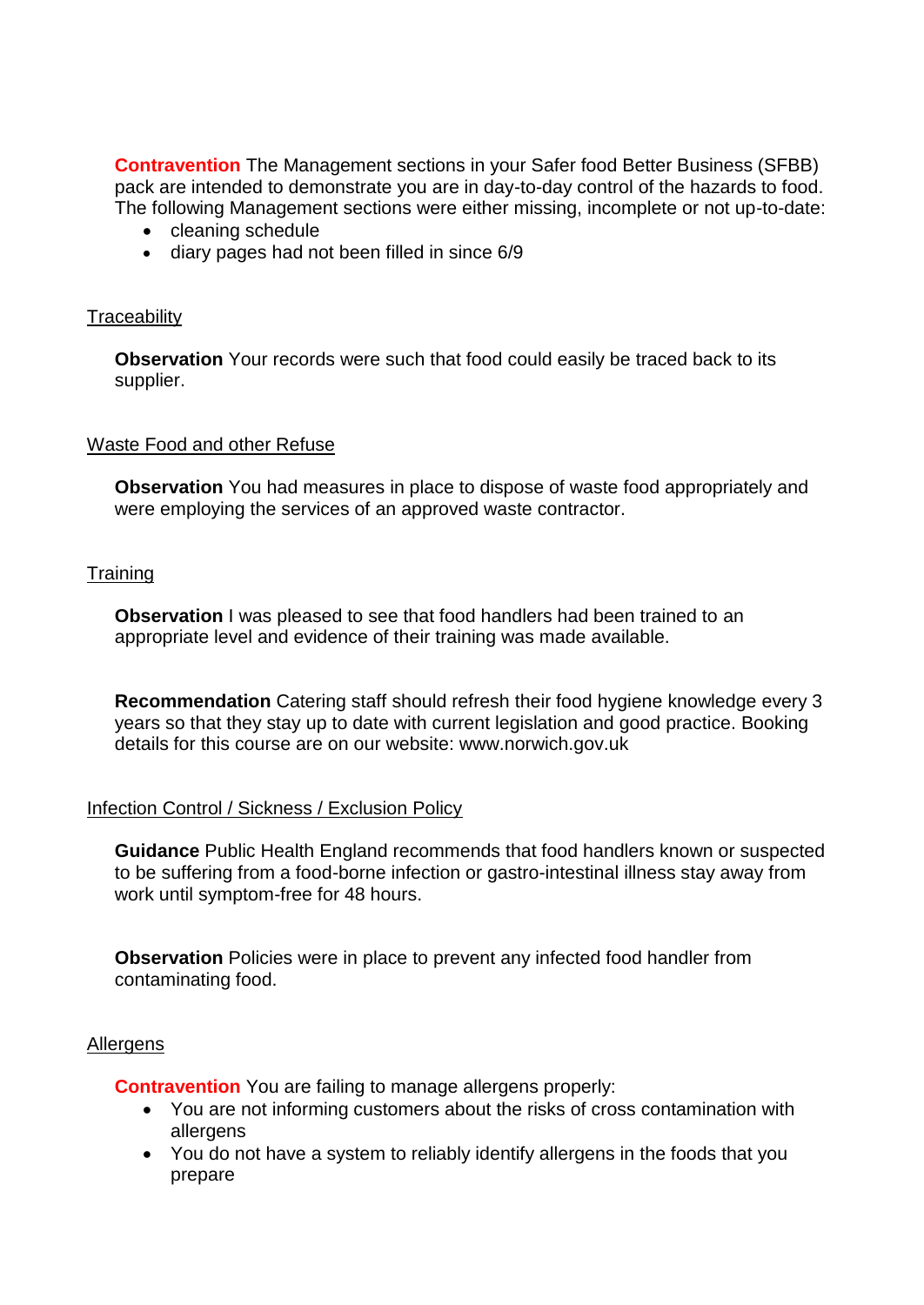Staff had not been properly informed about the allergens in your food and could not give reliable advice

 **Legal Requirement** Caterers must provide allergy information on all unpackaged food made known to consumers. In addition food manufacturers must now label allergy causing ingredients on their pre-packed foods. You can obtain more information from they sell. Catering businesses include restaurants, takeaways, deli counters, bakeries and sandwich bars etc. The potential for cross-contamination by allergens must also be the Trading Standards website <www.norfolk.gov.uk/abc>

 **Information** Advise your customers how to get allergen information. You can display a sign along the lines of ASK OUR STAFF ABOUT ALLERGENS

 **Information** The Food Standards Agency has produced a chart that you may find useful <www.food.gov.uk/sites/default/files/media/document/allergen-chart.pdf>

 **Information** Allergen information could be written down on a chalk board or chart, or provided upfront, clear signposting to where this information could be obtained must be provided orally by a member of staff. Where the specific allergen information is not provided.

**Information** The 14 allergens are:

- cereals containing gluten
- crustaceans, for example prawns, crabs, lobster and crayfish
- eggs
- $\bullet$  fish
- peanuts
- soybeans
- milk
- nuts, such as almonds, hazelnuts, walnuts, pecan nuts, Brazil nuts, pistachio, cashew and macadamia (Queensland) nuts
- celery (and celeriac)
- mustard
- sesame
- sulphur dioxide, which is a preservative found in some dried fruit
- $\bullet$  lupin
- molluscs, for example clams, mussels, whelks, oysters, snails and squid

 present. Neither can you simply state that all the foods you serve might contain an **Information** The Food Information Regulations require that you know what allergens are in the food you provide. You can no longer claim you don't know what allergens are allergen:

Be sure you know exactly what your allergens are